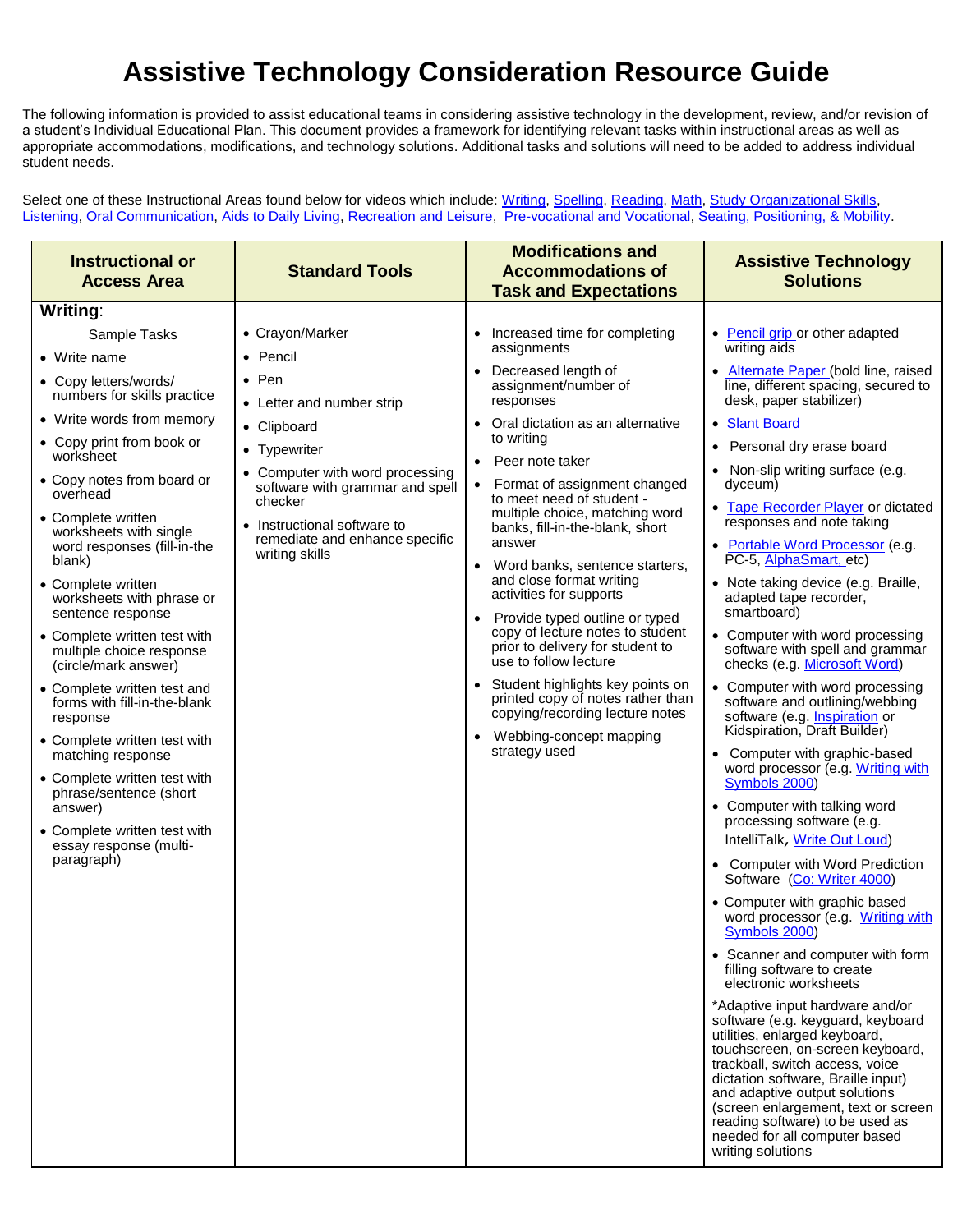| <b>Instructional or</b><br><b>Access Area</b>                                                                                                                                                                                                                                                                                                                                                                                                                                                                                                                                                                                    | <b>Standard Tools</b>                                                                                                                                                                                                                     | <b>Modifications and</b><br><b>Accommodations of</b><br><b>Task and Expectations</b>                                                                                                                      | <b>Assistive Technology</b><br><b>Solutions</b>                                                                                                                                                                                                                                                                                                                                                                                                                                                                                                                                                                            |
|----------------------------------------------------------------------------------------------------------------------------------------------------------------------------------------------------------------------------------------------------------------------------------------------------------------------------------------------------------------------------------------------------------------------------------------------------------------------------------------------------------------------------------------------------------------------------------------------------------------------------------|-------------------------------------------------------------------------------------------------------------------------------------------------------------------------------------------------------------------------------------------|-----------------------------------------------------------------------------------------------------------------------------------------------------------------------------------------------------------|----------------------------------------------------------------------------------------------------------------------------------------------------------------------------------------------------------------------------------------------------------------------------------------------------------------------------------------------------------------------------------------------------------------------------------------------------------------------------------------------------------------------------------------------------------------------------------------------------------------------------|
| <b>Writing Sample Tasks</b><br>(Continued)<br>• Record notes from teacher<br>dictation/lecture with<br>teacher recording notes on<br>board/overhead<br>• Record notes from teacher<br>dictation/lecture without<br>teacher notes<br>• Generate creative/<br>spontaneous writing<br>samples<br>• Copy numbers<br>• Enter number in correct<br>location within calculation<br>problems<br>• Copy math calculation<br>problems with correct<br>alignment<br>• Record dictated math<br>calculation problems with<br>correct alignment<br>• Copy diagrams and graphs<br>create and plot linear and<br>quadratic equations on<br>graph | • See previous page                                                                                                                                                                                                                       | • See previous page                                                                                                                                                                                       | • See previous page                                                                                                                                                                                                                                                                                                                                                                                                                                                                                                                                                                                                        |
| <b>Instructional or</b><br><b>Access Area</b>                                                                                                                                                                                                                                                                                                                                                                                                                                                                                                                                                                                    | <b>Standard Tools</b>                                                                                                                                                                                                                     | <b>Modifications and</b><br><b>Accommodations of</b><br><b>Task and Expectations</b>                                                                                                                      | <b>Assistive Technology</b><br><b>Solutions</b>                                                                                                                                                                                                                                                                                                                                                                                                                                                                                                                                                                            |
| Spelling:<br>Sample Tasks<br>• Identify correctly spelled<br>word from printed list<br>• Write spelling words from<br>dictation<br>• Spell words orally<br>• Take a written spelling test<br>• Use spelling words<br>appropriately in a sentence<br>• Locate correctly spelled<br>words in a dictionary<br>• Complete writing tasks with<br>correct spelling<br>• Identify/correct incorrectly<br>spelled words in writing<br>sample                                                                                                                                                                                             | $\bullet$ Flashcards<br>• Alphabet strip<br>• Print dictionary<br>• Computer with word processing<br>software with built-in spell<br>checker<br>• Instructional software to<br>remediate and enhance basic<br>phonics and spelling skills | Peer/adult assistance for<br>difficult to spell words<br>• Personal or custom dictionary<br>• Problem word list<br>• Reduce number of spelling<br>words<br>• Increased time for completing<br>assignments | • Personal dry erase board for<br>practice<br>Tape recorder with difficult to<br>spell words recorded<br>Hand-held spellchecker without<br>$\bullet$<br>auditory output (e.g. Merriam-<br>Webster Dictionary and<br>Thesaurus)<br>Portable word processor with<br>$\bullet$<br>built-in spellchecker (e.g.<br>AlphaSmart)<br>Computer with word processing<br>$\bullet$<br>program with spell check feature<br>(e.g. Microsoft Word)<br>• Computer with talking word<br>processing software containing<br>speaking spell check (e.g. Write<br>OutLoud)<br>Computer with word prediction<br>software (e.g. Co: Writer 4000) |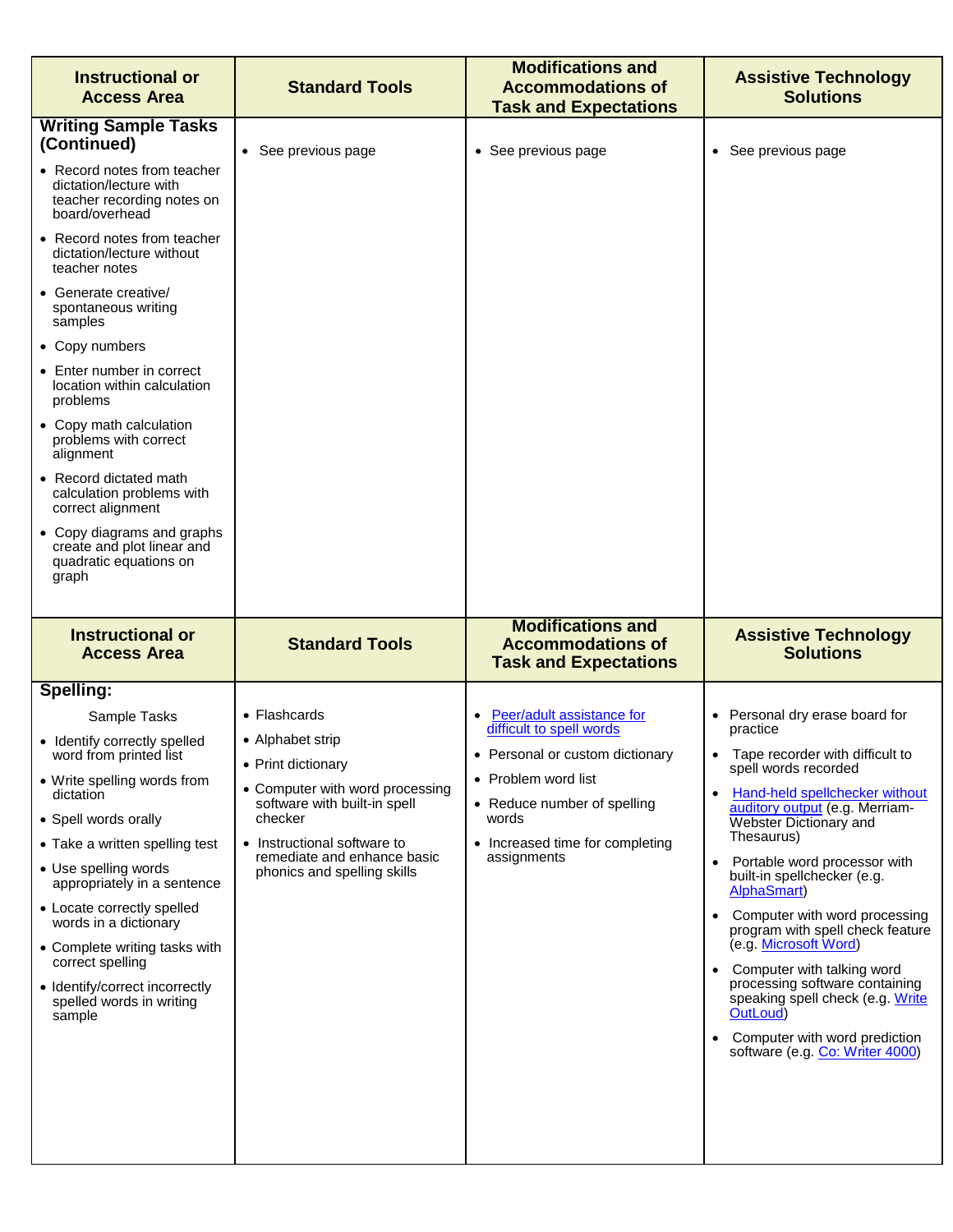| <b>Instructional or</b><br><b>Access Area</b>                                 | <b>Standard Tools</b>                                                                       | <b>Modifications and</b><br><b>Accommodations of</b><br><b>Task and Expectations</b> | <b>Assistive Technology</b><br><b>Solutions</b>                                                                                         |
|-------------------------------------------------------------------------------|---------------------------------------------------------------------------------------------|--------------------------------------------------------------------------------------|-----------------------------------------------------------------------------------------------------------------------------------------|
| <b>Reading:</b>                                                               |                                                                                             |                                                                                      |                                                                                                                                         |
| Sample Tasks:                                                                 | Textbooks                                                                                   | • Peer/adult reading assistance                                                      | • Page fluffers                                                                                                                         |
| • Identify letters in isolation<br>and in sequence                            | • Worksheets                                                                                | • High interest, low reading level<br>materials                                      | • Slant board and book holders for<br>positioning books                                                                                 |
| • Recognized/read name                                                        | • Printed information on<br>board/overhead                                                  | • Increased time for completing<br>reading materials                                 | • Color Overlays<br><b>Highlighting Aids</b>                                                                                            |
| • Read basic/primer sight<br>words                                            | <b>Printed test materials</b>                                                               | • Decreased length of assignment                                                     | • Tracking strategies (e.g. reading<br>window, bar magnifier)                                                                           |
| • Read functional words<br>(community, emergency,                             | Instructional software to<br>remediate basic reading and/or<br>reading comprehension skills | • Simplify complexity of text                                                        | • Speaking spellchecker or                                                                                                              |
| grocery, etc.)<br>• Read target/selected words                                |                                                                                             | • Color coding to emphasize key<br>points (highlighting)                             | dictionary as a word recognition<br>aid (e.g. Speaking Merriam-<br>Webster Dictionary and                                               |
| within a sentence                                                             |                                                                                             | • Custom vocabulary list,                                                            | Thesaurus)                                                                                                                              |
| • Comprehend age/grade<br>appropriate reading                                 |                                                                                             | • Increase print size of materials<br>through photocopying                           | • Reading Pen (e.g. Quicktionary<br>Reading pen)                                                                                        |
| materials<br>• Read print materials from<br>textbooks and                     |                                                                                             |                                                                                      | • Audio-taped books (e.g. books-<br>on-tape from Recordings for the<br>Blind and Dyslexic)                                              |
| supplemental materials with<br>comprehension                                  |                                                                                             |                                                                                      | • Electronic books (e.g. disk or<br>CD-ROM)                                                                                             |
| • Read material from<br>worksheet with<br>comprehension                       |                                                                                             |                                                                                      | • Computer based talking word<br>processing program (e.g. Write<br>OutLoud)                                                             |
| • Read material from<br>board/overhead with<br>comprehension                  |                                                                                             |                                                                                      | • Computer with graphic word<br>processor (e.g. Writing with<br>Symbols)                                                                |
| • Read material from<br>computer display with<br>comprehension                |                                                                                             |                                                                                      | • Computer with text enlargement<br>software (e.g. ZoomText)                                                                            |
| • Read longer reading<br>samples with<br>comprehension and without<br>fatigue |                                                                                             |                                                                                      | • Computer with text reading<br>software (e.g. ReadPlease, Talk-<br>to-Me, JAWS, Kurzweil 1000)                                         |
| • Answer literal questions<br>regarding materials read                        |                                                                                             |                                                                                      | • Computer-based advanced<br>reading aids (e.g. Kurzweil 3000,<br>WYNN)                                                                 |
| • Answer questions<br>regarding main idea of<br>materials read                |                                                                                             |                                                                                      | • Solutions for converting text into<br>alternative format (e.g. scanner<br>with OCR software, Braille<br>translation software, Braille |
| • Answer inferential<br>questions regarding<br>materials read                 |                                                                                             |                                                                                      | printer/embosser, refreshable<br>Braille displays, and tactile<br>graphic productions systems,<br>etc.)                                 |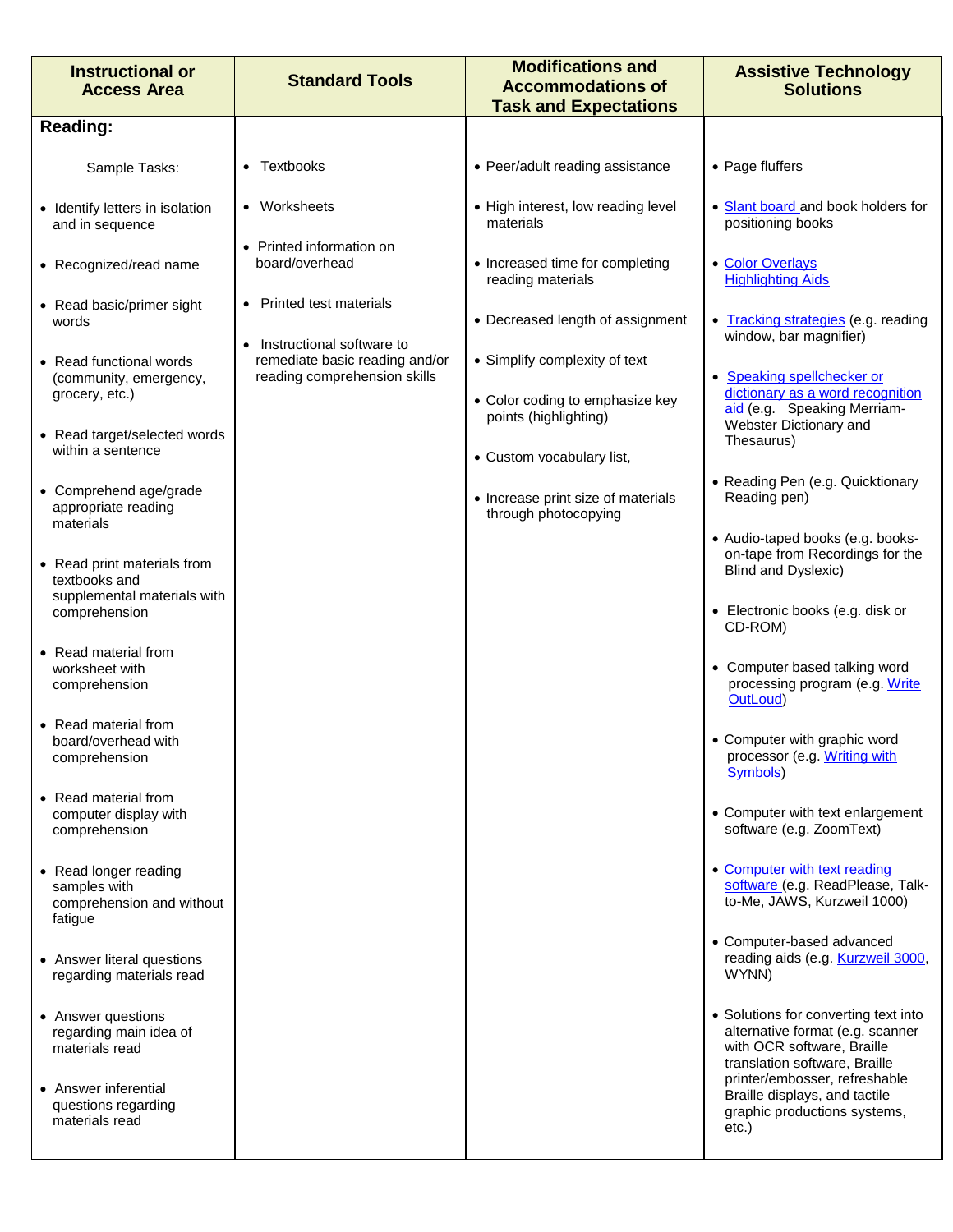| <b>Instructional or</b><br><b>Access Area</b>                                         | <b>Standard Tools</b>                                                        | <b>Modifications and</b><br><b>Accommodations of</b><br><b>Task and Expectations</b> | <b>Assistive Technology</b><br><b>Solutions</b>                                                    |
|---------------------------------------------------------------------------------------|------------------------------------------------------------------------------|--------------------------------------------------------------------------------------|----------------------------------------------------------------------------------------------------|
| Math:                                                                                 |                                                                              |                                                                                      |                                                                                                    |
| Sample Tasks:<br>• Identify numbers in                                                | • Manipulatives (beads, etc.)<br>• Abacus                                    | • Change format of assignment<br>(e.g. write answers only)                           | • Modified paper (bold line,<br>enlarged, raised line, graph<br>paper, etc.)                       |
| isolation and sequence                                                                | • Number line                                                                | • Peer/adult reading of problem<br>and recording of answer                           | · Standard calculator                                                                              |
| • Comprehend basic math<br>concepts                                                   | • Math fact sheet (e.g.<br>multiplication facts)                             | • Reduce number of problems                                                          | • Talking calculator with speech<br>output                                                         |
| • Complete basic<br>calculations (addition,<br>subtraction, multiplication,           | • Calculator                                                                 | • Provide additional spacing<br>between problems                                     | • Calculator with large print<br>display                                                           |
| and division)<br>• Complete complex math                                              | • Instructional software to<br>remediate and enhance specific<br>math skills | • Provide additional time to<br>complete tasks                                       | • Calculator with large keypad                                                                     |
| calculations                                                                          |                                                                              | • Increase size of print through<br>photocopying                                     | • Calculator with embossed output<br>(e.g. Braille N Speak)                                        |
| • Complete math word<br>problems                                                      |                                                                              | • Change complexity of material<br>(e.g. separate problems by                        | • Computer based on-screen<br>calculator                                                           |
| • Tell time to the house, half-<br>hour, etc. using an analog<br>and/or digital clock |                                                                              | operations required)<br>• Teacher/peer support for reading<br>and assistance         | • Electronic math worksheet<br>software with adaptive input and<br>output as needed (e.g. MathPad, |
| • Calculate passage of time                                                           |                                                                              |                                                                                      | Access to Math, and Study<br>Works)                                                                |
| • Identify coins and bills                                                            |                                                                              |                                                                                      | Adapted measuring devices                                                                          |
| • Demonstrates<br>understanding of coin and<br>bill value                             |                                                                              |                                                                                      | (e.g. devices with speech output,<br>large print display, or tactile<br>output)                    |
| • Utilize money to purchase<br>items                                                  |                                                                              |                                                                                      |                                                                                                    |
| • Utilize coins and bills to<br>make appropriate change                               |                                                                              |                                                                                      |                                                                                                    |
| • Maintain and balance a<br>checkbook                                                 |                                                                              |                                                                                      |                                                                                                    |
| <b>Instructional or</b><br><b>Access Area</b>                                         | <b>Standard Tools</b>                                                        | <b>Modifications and</b><br><b>Accommodations of</b><br><b>Task and Expectations</b> | <b>Assistive Technology</b><br><b>Solutions</b>                                                    |
| <b>Study Organizational</b>                                                           |                                                                              |                                                                                      | • Print or picture schedule                                                                        |
| <b>Skills:</b><br>Sample Tasks:                                                       | • Instructional materials, including<br>software to remediate deficit        | • Assignment sheet provided by<br>peer and/or adult                                  | • Organizational aids (e.g. Color<br>coding, appointment book, etc.)                               |
| • Copy assignments from<br>board                                                      | areas, to teach compensation<br>strategies, and focus on<br>strengths        | • Outlines of key points                                                             | • Tape recorder                                                                                    |
|                                                                                       |                                                                              | • Student schedule or checklist                                                      | • Electronic organizer/personal<br>digital assistant (e.g. Step Pad,                               |
| • Record assignments from<br>teacher dictation                                        |                                                                              | Positioning student strategically<br>within classroom environment                    | Palm Pilot)                                                                                        |
| • Complete assigned task<br>within designated timelines                               |                                                                              | • Timers                                                                             | • Computer based electronic<br>organizer with adapted input and<br>output provided as needed       |
| • Request teacher/peer<br>assistance when needed                                      |                                                                              | • Student self monitoring sheets                                                     | • Speech prompting device                                                                          |
| • Has appropriate<br>materials/supplies for class<br>activities                       |                                                                              |                                                                                      |                                                                                                    |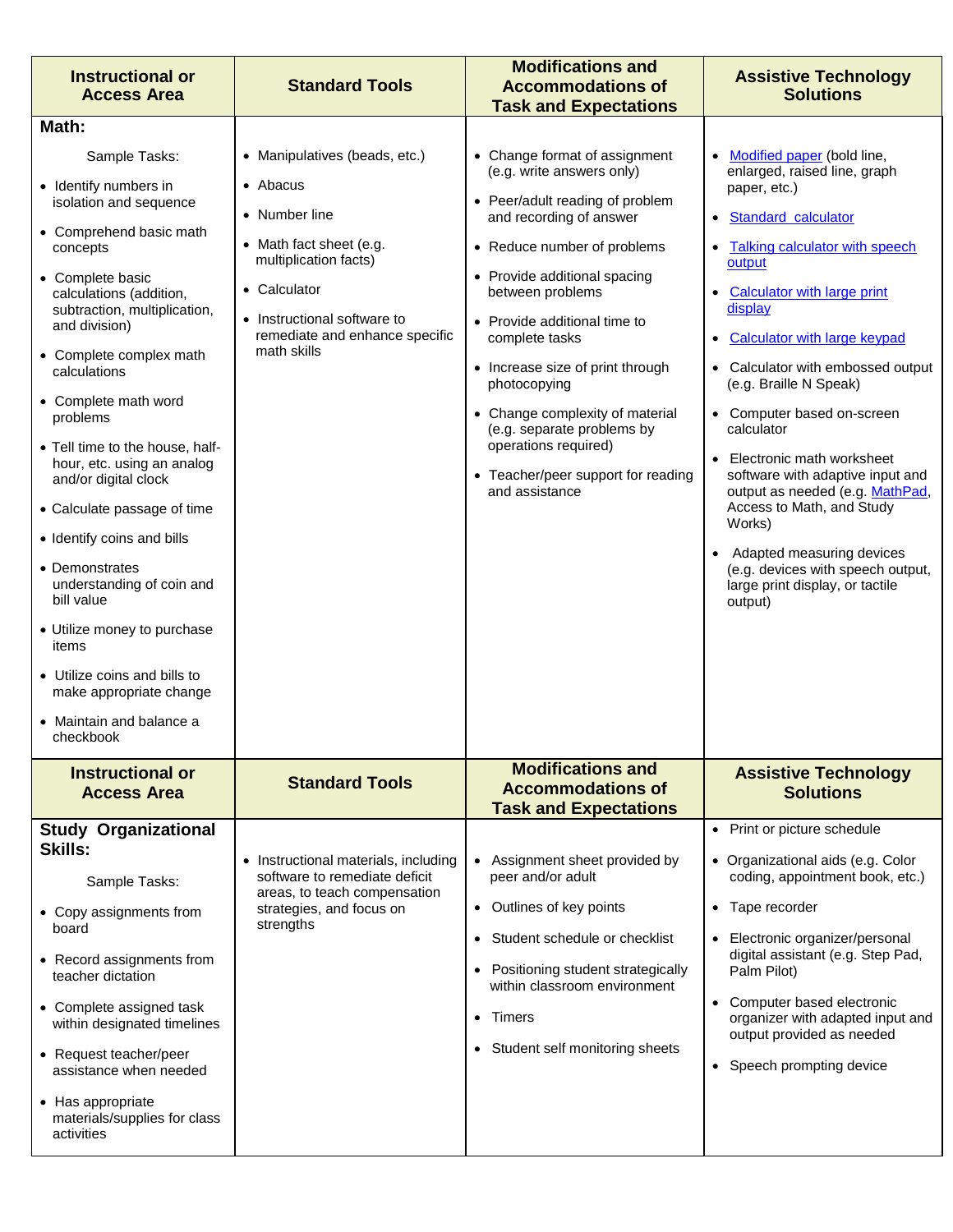| • Personal amplification system<br>Television<br><b>Preferential seating</b><br>Sample Tasks:<br>• Classroom sound field system<br>• Video player<br>Use teacher proximity<br>• Follow verbal directions<br>Elimination of extraneous noise<br>Cassette recorder/player<br>• Auditory trainer<br>• Listen to stories, books,<br>(air conditioner)<br>etc. and answer<br>• Personal hearing aids<br>Headphones for clarity of<br>comprehension questions<br>sound and blocking of<br>Break directions into smaller<br>• Tape recorder with indexing<br>extraneous noises for<br>steps/segments<br>• Listen to classroom<br>capability<br>cassette/television<br>discussion and apply<br>• Use verbal prompts<br>information (answer<br>• Smart Board for transferring<br>Overhead projector to provide<br>questions, record notes,<br>teacher written notes to student<br>• Use gestures<br>visual outline during note<br>etc)<br>computer for viewing and<br>taking<br>• Pre-teach vocabulary and/or<br>printing and viewing<br>• Listen to teacher lecture<br>components of the lesson<br>Closed captioning access to<br>and apply information<br>• Environmental alert system<br>caption ready television and<br>(answer questions, record<br>Audio-tape verbally presented<br>video presentations<br>notes, etc)<br>information for repeated<br>• Voice to text software<br>application for converting<br>presentation<br>• Listen to verbally presented<br>teacher lecture to text<br>information and retell with<br>Use visual aids (picture symbols,<br>correct sequencing and<br>diagrams, maps) to illustrate key<br>• Closed captioning on non-<br>facts<br>caption ready instructional<br>points<br>materials<br>• Listen to videos to gather<br>Provide a written outline of<br>information about current<br>lecture<br>• Real time captioning of class<br>instructional topics<br>lecture and discussion<br>• Use a peer note-taker to record<br>• Respond to environmental<br>notes in class<br>stimuli appropriately<br>(someone knocking on<br>Provide print copy of script in<br>classroom door, bell<br>videotapes<br>ringing, fire alarm)<br>Provide sign language/oral<br>interpreter<br><b>Modifications and</b><br><b>Instructional or</b><br><b>Assistive Technology</b><br><b>Standard Tools</b><br><b>Accommodations of</b><br><b>Solutions</b><br><b>Access Area</b><br><b>Task and Expectations</b><br><b>Oral Communication:</b><br>Organizing diagram for<br>Speech enhancing devices (e.g.<br>Interpreter<br>amplifiers, clarifiers)<br>presentations<br>Sample Tasks:<br>• Verbal prompts Modeling<br>appropriate skills<br>• Augmentative communication<br>solutions (e.g. object based<br>peers/adults within<br>Repetition of spoken answers<br>$\bullet$<br>communication displays (Take<br>environment<br>N' Talk Lap Board), picture<br>Additional response time<br>$\bullet$<br>communication boards, books,<br>and wallets, talking switches<br>• Provide questions before time<br>• Request assistance as<br>(Big Mac, Twin Talk,<br>needed<br>Tech Four ), dedicated<br>• Accepting shortened responses<br>augmentative communication<br>• Provide appropriate<br>devices (Multi-Level Digitized<br>greetings<br>System (Tech Talk 8 x 8 & Tech<br>Speak), and integrated computer<br>based augmentative<br>with peers/teachers<br>communication solutions-all with<br>adaptive input as needed)<br>teacher/peer questions<br>and/or comments<br>• Sign language<br>on assigned topic<br>• Inform others of events,<br>topics, etc<br>• Terminate conversation | <b>Instructional or</b><br><b>Access Area</b>                                                                                                       | <b>Standard Tools</b> | <b>Modifications and</b><br><b>Accommodations of</b><br><b>Task and Expectations</b> | <b>Assistive Technology</b><br><b>Solutions</b> |
|--------------------------------------------------------------------------------------------------------------------------------------------------------------------------------------------------------------------------------------------------------------------------------------------------------------------------------------------------------------------------------------------------------------------------------------------------------------------------------------------------------------------------------------------------------------------------------------------------------------------------------------------------------------------------------------------------------------------------------------------------------------------------------------------------------------------------------------------------------------------------------------------------------------------------------------------------------------------------------------------------------------------------------------------------------------------------------------------------------------------------------------------------------------------------------------------------------------------------------------------------------------------------------------------------------------------------------------------------------------------------------------------------------------------------------------------------------------------------------------------------------------------------------------------------------------------------------------------------------------------------------------------------------------------------------------------------------------------------------------------------------------------------------------------------------------------------------------------------------------------------------------------------------------------------------------------------------------------------------------------------------------------------------------------------------------------------------------------------------------------------------------------------------------------------------------------------------------------------------------------------------------------------------------------------------------------------------------------------------------------------------------------------------------------------------------------------------------------------------------------------------------------------------------------------------------------------------------------------------------------------------------------------------------------------------------------------------------------------------------------------------------------------------------------------------------------------------------------------------------------------------------------------------------------------------------------------------------------------------------------------------------------------------------------------------------------------------------------------------------------------------------------------------------------------------------------------------------------------------------------------------------------------------------------------------------------------------------------------------------------------------------------------------------------------------------------------------------------------------------------------------------------------------------------------------------------------------------------------------|-----------------------------------------------------------------------------------------------------------------------------------------------------|-----------------------|--------------------------------------------------------------------------------------|-------------------------------------------------|
|                                                                                                                                                                                                                                                                                                                                                                                                                                                                                                                                                                                                                                                                                                                                                                                                                                                                                                                                                                                                                                                                                                                                                                                                                                                                                                                                                                                                                                                                                                                                                                                                                                                                                                                                                                                                                                                                                                                                                                                                                                                                                                                                                                                                                                                                                                                                                                                                                                                                                                                                                                                                                                                                                                                                                                                                                                                                                                                                                                                                                                                                                                                                                                                                                                                                                                                                                                                                                                                                                                                                                                                                        | Listening:                                                                                                                                          |                       |                                                                                      |                                                 |
|                                                                                                                                                                                                                                                                                                                                                                                                                                                                                                                                                                                                                                                                                                                                                                                                                                                                                                                                                                                                                                                                                                                                                                                                                                                                                                                                                                                                                                                                                                                                                                                                                                                                                                                                                                                                                                                                                                                                                                                                                                                                                                                                                                                                                                                                                                                                                                                                                                                                                                                                                                                                                                                                                                                                                                                                                                                                                                                                                                                                                                                                                                                                                                                                                                                                                                                                                                                                                                                                                                                                                                                                        |                                                                                                                                                     |                       |                                                                                      |                                                 |
|                                                                                                                                                                                                                                                                                                                                                                                                                                                                                                                                                                                                                                                                                                                                                                                                                                                                                                                                                                                                                                                                                                                                                                                                                                                                                                                                                                                                                                                                                                                                                                                                                                                                                                                                                                                                                                                                                                                                                                                                                                                                                                                                                                                                                                                                                                                                                                                                                                                                                                                                                                                                                                                                                                                                                                                                                                                                                                                                                                                                                                                                                                                                                                                                                                                                                                                                                                                                                                                                                                                                                                                                        |                                                                                                                                                     |                       |                                                                                      |                                                 |
|                                                                                                                                                                                                                                                                                                                                                                                                                                                                                                                                                                                                                                                                                                                                                                                                                                                                                                                                                                                                                                                                                                                                                                                                                                                                                                                                                                                                                                                                                                                                                                                                                                                                                                                                                                                                                                                                                                                                                                                                                                                                                                                                                                                                                                                                                                                                                                                                                                                                                                                                                                                                                                                                                                                                                                                                                                                                                                                                                                                                                                                                                                                                                                                                                                                                                                                                                                                                                                                                                                                                                                                                        |                                                                                                                                                     |                       |                                                                                      |                                                 |
|                                                                                                                                                                                                                                                                                                                                                                                                                                                                                                                                                                                                                                                                                                                                                                                                                                                                                                                                                                                                                                                                                                                                                                                                                                                                                                                                                                                                                                                                                                                                                                                                                                                                                                                                                                                                                                                                                                                                                                                                                                                                                                                                                                                                                                                                                                                                                                                                                                                                                                                                                                                                                                                                                                                                                                                                                                                                                                                                                                                                                                                                                                                                                                                                                                                                                                                                                                                                                                                                                                                                                                                                        |                                                                                                                                                     |                       |                                                                                      |                                                 |
|                                                                                                                                                                                                                                                                                                                                                                                                                                                                                                                                                                                                                                                                                                                                                                                                                                                                                                                                                                                                                                                                                                                                                                                                                                                                                                                                                                                                                                                                                                                                                                                                                                                                                                                                                                                                                                                                                                                                                                                                                                                                                                                                                                                                                                                                                                                                                                                                                                                                                                                                                                                                                                                                                                                                                                                                                                                                                                                                                                                                                                                                                                                                                                                                                                                                                                                                                                                                                                                                                                                                                                                                        |                                                                                                                                                     |                       |                                                                                      |                                                 |
|                                                                                                                                                                                                                                                                                                                                                                                                                                                                                                                                                                                                                                                                                                                                                                                                                                                                                                                                                                                                                                                                                                                                                                                                                                                                                                                                                                                                                                                                                                                                                                                                                                                                                                                                                                                                                                                                                                                                                                                                                                                                                                                                                                                                                                                                                                                                                                                                                                                                                                                                                                                                                                                                                                                                                                                                                                                                                                                                                                                                                                                                                                                                                                                                                                                                                                                                                                                                                                                                                                                                                                                                        |                                                                                                                                                     |                       |                                                                                      |                                                 |
|                                                                                                                                                                                                                                                                                                                                                                                                                                                                                                                                                                                                                                                                                                                                                                                                                                                                                                                                                                                                                                                                                                                                                                                                                                                                                                                                                                                                                                                                                                                                                                                                                                                                                                                                                                                                                                                                                                                                                                                                                                                                                                                                                                                                                                                                                                                                                                                                                                                                                                                                                                                                                                                                                                                                                                                                                                                                                                                                                                                                                                                                                                                                                                                                                                                                                                                                                                                                                                                                                                                                                                                                        | • Gain attention of<br>• Express basic wants/needs<br>• Participate in conversation<br>• Respond appropriately to<br>• Provide oral report in class |                       |                                                                                      |                                                 |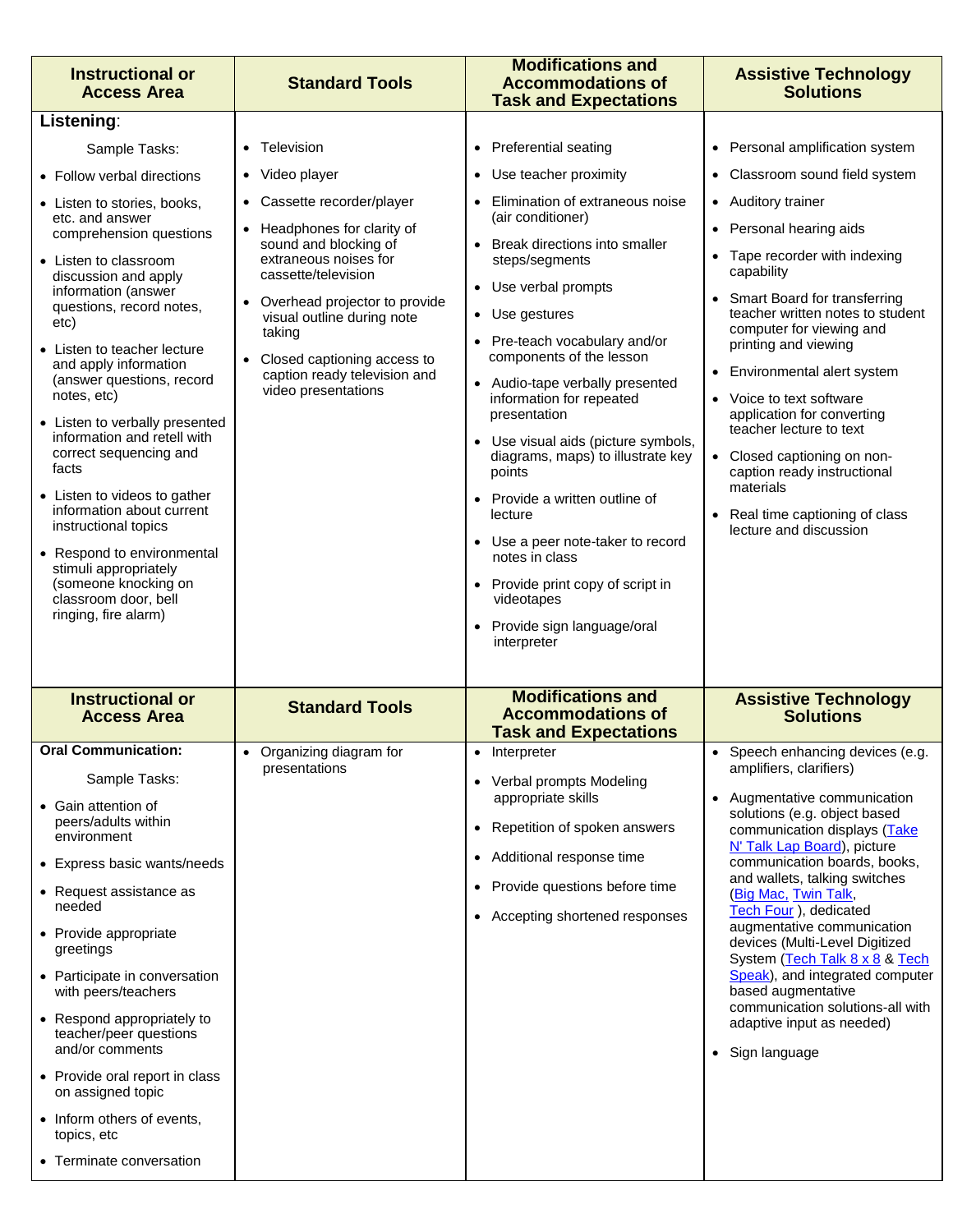| <b>Instructional or</b><br><b>Access Area</b>                                                                                                                                                                                                                                                                                                                                                    | <b>Standard Tools</b>                                                                                                                                                                                                                                            | <b>Modifications and</b><br><b>Accommodations of</b><br><b>Task and Expectations</b>                                                                                          | <b>Assistive Technology</b><br><b>Solutions</b>                                                                                                                                                                                                                                                                                                                                                                                                                                                                   |
|--------------------------------------------------------------------------------------------------------------------------------------------------------------------------------------------------------------------------------------------------------------------------------------------------------------------------------------------------------------------------------------------------|------------------------------------------------------------------------------------------------------------------------------------------------------------------------------------------------------------------------------------------------------------------|-------------------------------------------------------------------------------------------------------------------------------------------------------------------------------|-------------------------------------------------------------------------------------------------------------------------------------------------------------------------------------------------------------------------------------------------------------------------------------------------------------------------------------------------------------------------------------------------------------------------------------------------------------------------------------------------------------------|
| <b>Aids to Daily</b><br>Living:<br>Sample Tasks:<br>• Feed self using<br>appropriate utensils<br>• Drink using appropriate<br>utensils<br>• Prepare simple snack<br>• Prepare basic meal<br>• Dress and/or undress self<br>using appropriate tools<br>• Complete personal hygiene<br>and grooming tasks<br>(brushing teeth, hair, etc.)<br>• Toilet self<br>• Perform simple household<br>chores | Eating utensils (ex. Spoon,<br>$\bullet$<br>cup, etc.)<br>Personal hygiene tools (ex:<br>toothbrush, comb, brush, etc.)<br>Toileting supplies (ex: tissue)<br>$\bullet$<br>Bathroom rails and adaptive<br>faucet handles<br>Cleaning materials and<br>appliances | • Verbal prompts<br>• Modeling appropriate skills<br>• Picture cures and prompts<br>• Additional time to complete<br>tasks<br>• Modification of task length and<br>complexity | • Adapted eating aids (e.g. grips<br>for standard eating utensils,<br>adapted cups/glasses, etc)<br>Feeding machines<br>• Adapted dressing aids (e.g.<br>button holes, pulls for zippers,<br>Velcro fasteners, etc.)<br>See other sections of this<br>document for leisure, vocational,<br>mobility, and learning aids.)<br>• Adapted household cleaning<br>tools and appliances                                                                                                                                  |
|                                                                                                                                                                                                                                                                                                                                                                                                  |                                                                                                                                                                                                                                                                  |                                                                                                                                                                               |                                                                                                                                                                                                                                                                                                                                                                                                                                                                                                                   |
| <b>Instructional or</b><br><b>Access Area</b>                                                                                                                                                                                                                                                                                                                                                    | <b>Standard Tools</b>                                                                                                                                                                                                                                            | <b>Modifications and</b><br><b>Accommodations of</b><br><b>Task and Expectations</b>                                                                                          | <b>Assistive Technology</b><br><b>Solutions</b>                                                                                                                                                                                                                                                                                                                                                                                                                                                                   |
| <b>Recreation and</b><br>Leisure:<br>Sample Tasks:<br>• Participate in play activities<br>• Participate in leisure<br>activities (ex: look at/read<br>book or magazine, listen to<br>music, etc) appropriately<br>• Manipulate and/or operate<br>toys, tools, and/or<br>electronic appliances<br>required for participation in<br>leisure activities<br>appropriately                            | • Puzzles<br>• Games<br>• Toys<br>• Music (e.g. tape player, CD-<br>ROM, etc.)                                                                                                                                                                                   | • Verbal prompts<br>• Adult peer assistance<br>• Modeling appropriate skills<br>• Cooperative participation<br>• Game participation                                           | • Knobs for puzzles<br>• Adapted crayon holders<br>• Adapted books<br>• Adapted music with symbols<br>• Raised line coloring sheets<br>• Spinners for games<br>• Switch accessible toys<br>(commercially available or<br>switch accessible through switch<br>interface)<br>• Environmental control devices<br>• Power control units and batter<br>adapter devices<br>• Adaptive sports equipment<br>• Computers with adaptive input<br>devices as needed and<br>appropriate software to address<br>leisure skills |